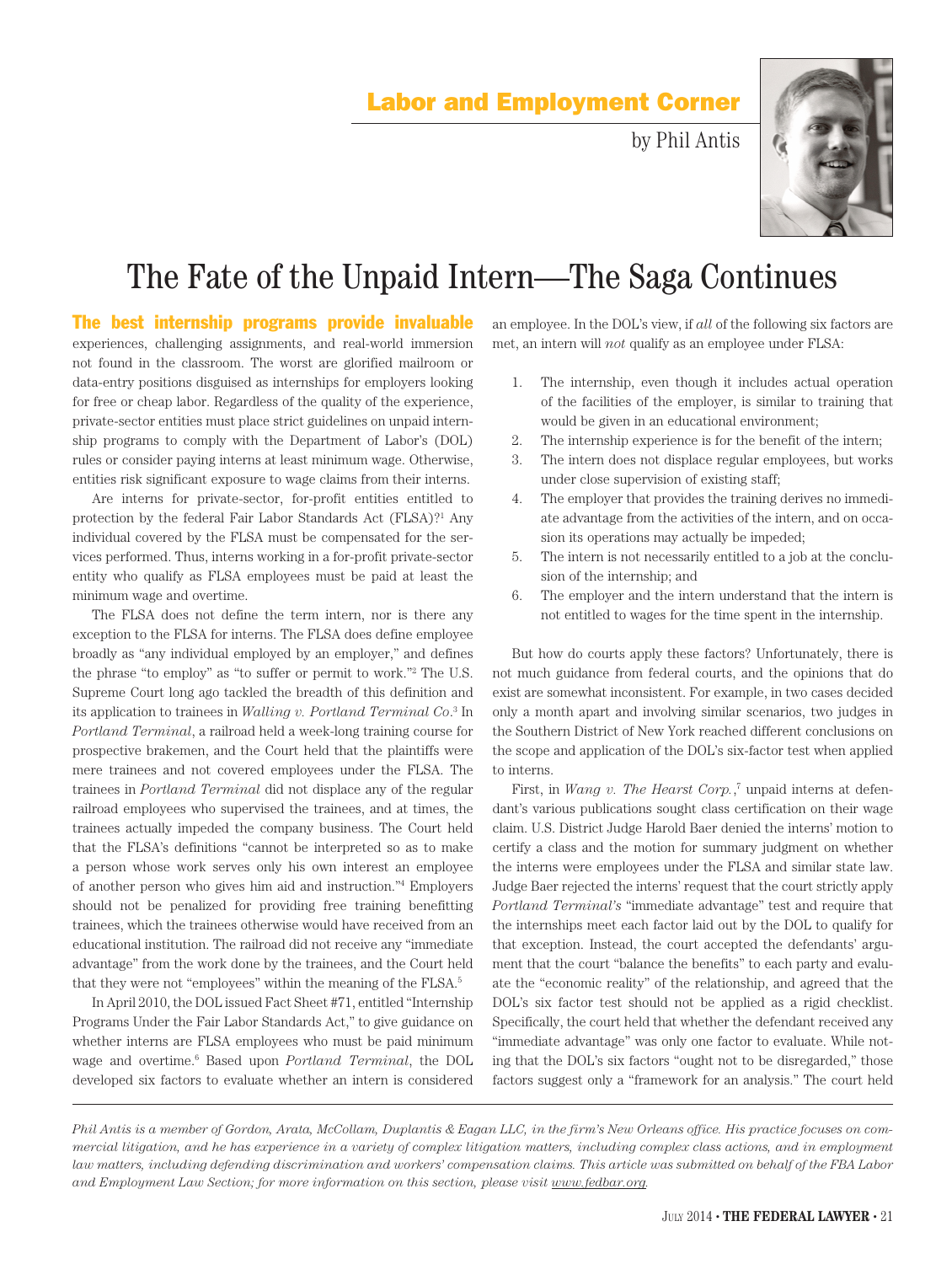that it must evaluate the "totality of the circumstances" and analyze who was the "primary recipient of benefits from the relationship."<sup>8</sup> In the end, the court determined there was an issue of material fact, because the defendant established that there was "*some* educational training, *some* benefit to individual interns, *some* supervision, and *some* impediment" to the defendant.<sup>9</sup>

In *Glatt v. Fox Searchlight Pictures Inc.*, 10 U.S. District Judge William Pauley granted the plaintiff interns' motion for summary judgment, finding that the interns were "employees" covered by the FLSA and similar state law, and granted their motion to certify class and collective actions. In this case, the plaintiffs were unpaid interns working on production of the film "Black Swan." As in *Hearst*, the *Fox* defendants also asked that the court apply the primary beneficiary test, which examines whether the internship program's benefit to the intern outweigh the benefits to the entity. The *Fox* court recognized some circuit court decisions (the court identified opinions from the Second, Fourth, Sixth, and Eighth Circuits) applying the primary beneficiary test, but opined that the test found little support in *Portland Terminal* because the Supreme Court had not weighed the benefits to the trainee and the entity in that case. Rather, the *Portland Terminal* Court relied on findings that the training served only the trainees' interests, and the employer received no immediate advantage from the trainees' work and impeded regular business. The court opined that *Portland Terminal* created a very narrow exception to the FLSA's expensive definition, and the primary beneficiary test was too broad.

The court in *Fox* gave deference to the DOL's factors, and in considering the totality of circumstances, found in favor of the interns because:

- The unpaid interns worked as paid employees worked, providing immediate advantage to the employer by performing low-level tasks not requiring special training;
- Any benefit received by the intern (e.g., knowledge of how a production office functions) was a result of having worked as any other employee would have worked, not from a "uniquely educational" internship; and
- Interns received nothing like the education they would receive in an academic setting.

Just recently, on March 20, 2014, the Second Circuit agreed to hear interlocutory appeals of both the *Fox* and *Hearst* cases in tandem. Briefs have been submitted by the *Hearst* plaintiffs and the *Fox* defendants.

The application of *Solis v. Laurelbrook Sanitarium & Sch., Inc.*, 11 a recent case from the Sixth Circuit, is at issue in the *Fox* and *Hearst* appeal. In *Laurelbrook*, the court applied the primary beneficiary test to determine whether students who performed facility-related tasks as part of the vocational course of study at a sanitarium were employees under the FLSA. The Sixth Circuit found the DOL's six-factor test helpful in guiding the employee inquiry, but also found it to be "a poor method for determining employee status in a training or educational setting." The court in *Laurelbrook* read *Portland Terminal* as resting upon "whether the trainees received the primary benefit of the work they performed."12 The Sixth Circuit affirmed the district court's decision that the students were not FLSA employees.

But in an even more recent case from the Eleventh Circuit, the court gave more deference to the DOL's six-factor test. In *Kaplan v. Code Blue Billing and Coding, Inc.*, 13 the plaintiffs were enrolled as



students in a medical billing and coding educational program and were required to complete an externship for their degrees. Plaintiffs did not receive payment for the work. In determining whether the externs were employees for purposes of the FLSA, the Eleventh Circuit considered the economic realities of the relationship, including whether the work conferred an economic benefit on the defendants. The court cited to the *Portland Terminal* Court's instruction that if a person works for his own advantage, and his work provides no immediate advantage for his alleged employer, he is not an employee under the FLSA. Although the externs enjoyed some benefit, in the form of hands-on work, academic credit, and eligibility for their degrees, the defendants received little if any economic benefit. The externs' presence made the business run less efficiently and caused some duplication of effort. The court also held that the externship programs met each of the DOL's six factors for guidance on whether a trainee qualifies as an employee, because:

- The training provided was similar to that which would be given at the externs' vocational school, and they received the benefit of academic credit;
- The externs were supervised closely and did not displace employees;
- Defendants' operations were impeded by the efforts to train and supervise; and